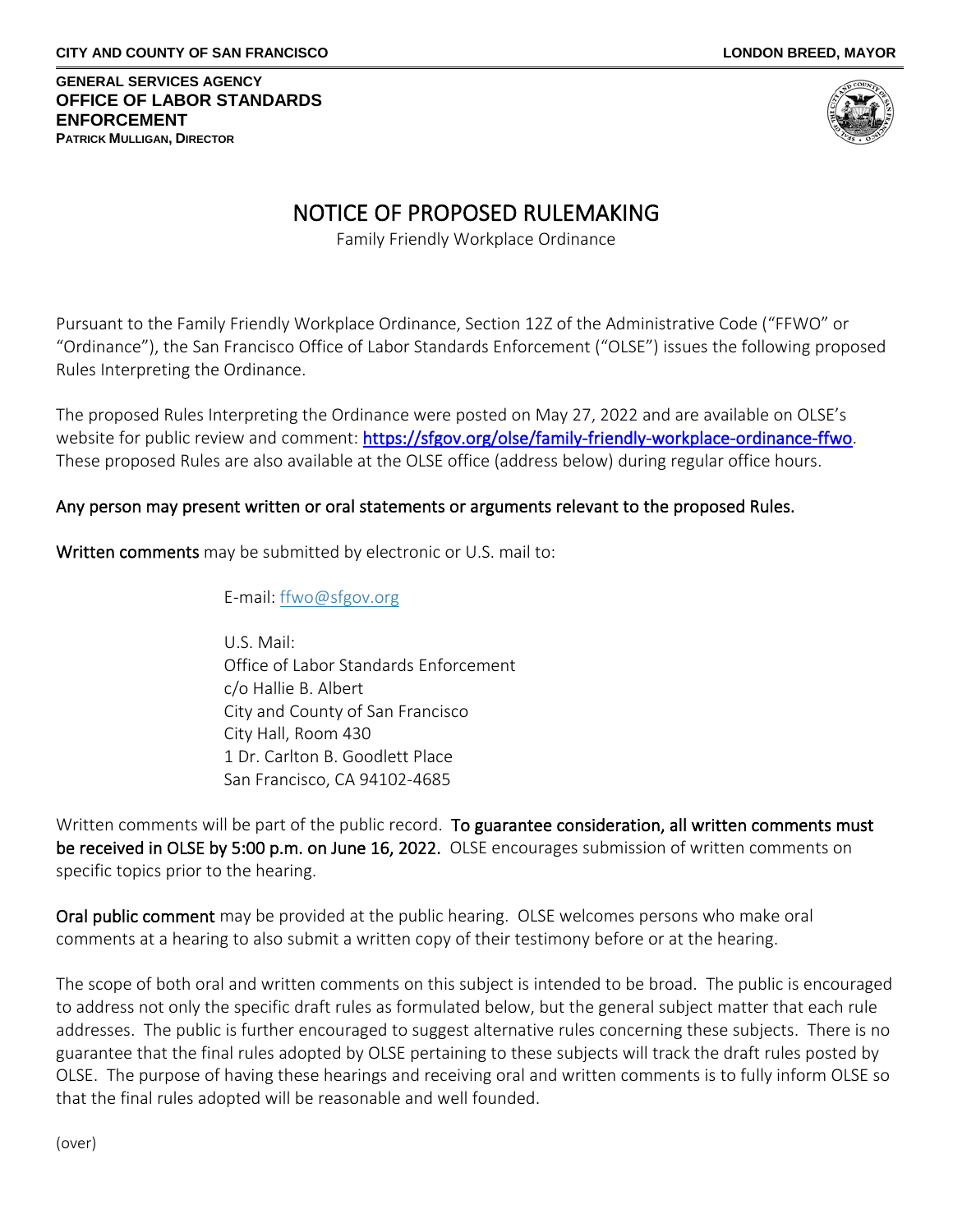## Hearing Details:

| DATE:  | Thursday, June 16, 2022         |
|--------|---------------------------------|
| TIME:  | 10:00 AM                        |
| PLACE: | City Hall, Room 408             |
|        | 1 Dr. Carlton B. Goodlett Place |
|        | San Francisco, CA 94102         |

## Inquiries concerning the proposed Rules or the public comment process may be directed to:

Hallie B. Albert, Deputy Director Office of Labor Standards Enforcement City Hall, Room 430 San Francisco, CA 94102-4685 415.554.7485 telephone 415.554.6291 facsimile [ffwo@sfgov.org](mailto:FFWO@sfgov.org)

## **For more information, see [https://sfgov.org/olse/family-friendly-workplace-ordinance-ffwo,](https://sfgov.org/olse/family-friendly-workplace-ordinance-ffwo) Call 415-554-6424, or email [ffwo@sfgov.org](mailto:ffwo@sfgov.org)**.

# **Para asistencia en español, llame al •**中文幫助﹐請電**• Para sa Tagalog/Filipino, tawagan ang**

The ringing of and use of cell phones, pagers and similar sound-producing electronic devices are prohibited at this meeting. Please be advised that the Chair may order the removal from the meeting room of any person(s) responsible for the ringing or use of a cell phone, pager, or other similar soundproducing electronic devices.

## **KNOW YOUR RIGHTS UNDER THE SUNSHINE ORDINANCE**

Government's duty is to serve the public, reaching its decisions in full view of the public. Commissions, boards, councils, and other agencies of the City and County exist to conduct the people's business. This ordinance assures that deliberations are conducted before the people and that City operations are open to the people's review. For information on your rights under the Sunshine Ordinance (Chapters 67 of the San Francisco Administrative Code) or to report a violation of the ordinance, please contact: Sunshine Ordinance Task Force Administrator

> City Hall – Room 244 1 Dr. Carlton B. Goodlett Place San Francisco, CA 94102-4683 415-554-7724 (Office); 415-554-7854 (Fax) E-mail[: SOTF@sfgov.org](mailto:SOTF@sfgov.org)

Copies of the Sunshine Ordinance can be obtained from the Clerk of the Sunshine Task Force, the San Francisco Public Library and on the City's website at www.sfgov.org. Copies of explanatory documents are available to the public online at [http://www.sfbos.org/sunshine](http://www.sfgov.org/sunshine) or, upon request to the Commission Secretary, at the above address or phone number.

## **LANGUAGE ACCESS**

Per the Language Access Ordinance (Chapter 91 of the San Francisco Administrative Code), Chinese, Spanish and or Filipino (Tagalog) interpreters will be available upon requests. Meeting Minutes may be translated, if requested, after they have been adopted by the Commission. Assistance in additional languages may be honored whenever possible. To request assistance with these services please contact Seema N. Patel at 415-554-4642 or patel.seema@sfgov.org at least 48 hours in advance of the hearing. Late requests will be honored if possible.